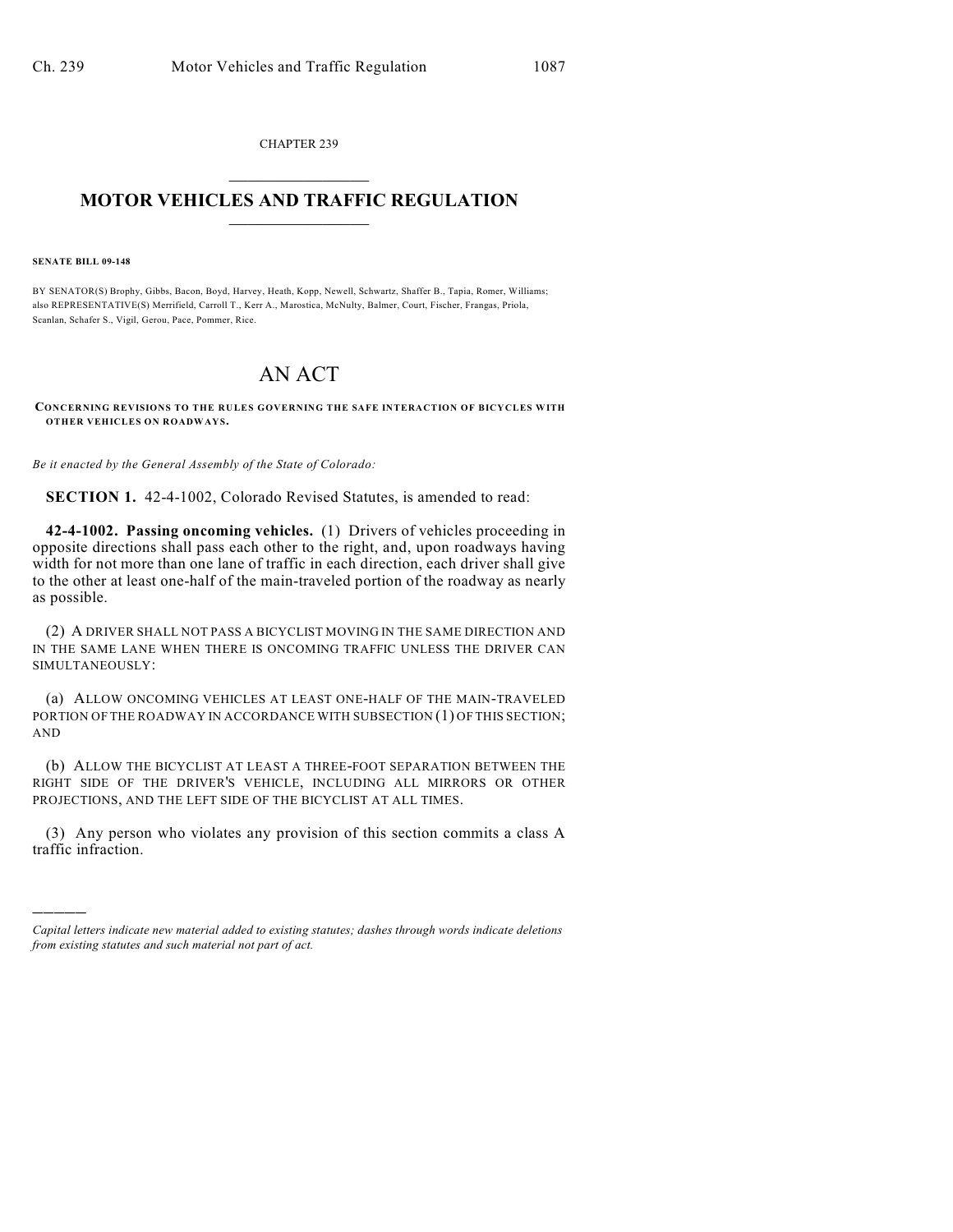**SECTION 2.** 42-4-1003 (1), Colorado Revised Statutes, is amended to read:

**42-4-1003. Overtaking a vehicle on the left.** (1) The following rules shall govern the overtaking and passing of vehicles proceeding in the same direction, subject to the limitations, exceptions, and special rules stated in this section and sections 42-4-1004 to 42-4-1008:

(a) The driver of a vehicle overtaking another vehicle proceeding in the same direction shall pass to the left thereof OF THE VEHICLE at a safe distance and shall not again drive to the right side of the roadway until safely clear of the overtaken vehicle.

(b) THE DRIVER OF A MOTOR VEHICLE OVERTAKING A BICYCLIST PROCEEDING IN THE SAME DIRECTION SHALL ALLOW THE BICYCLIST AT LEAST A THREE-FOOT SEPARATION BETWEEN THE RIGHT SIDE OF THE DRIVER'S VEHICLE, INCLUDING ALL MIRRORS OR OTHER PROJECTIONS, AND THE LEFT SIDE OF THE BICYCLIST AT ALL TIMES.

 $(b)$  (c) Except when overtaking and passing on the right is permitted, the driver of an overtaken vehicle shall give way to the right in favor of the overtaking vehicle on audible signal and shall not increase the speed of the driver's vehicle until completely passed by the overtaking vehicle.

**SECTION 3.** 42-4-1004, Colorado Revised Statutes, is amended BY THE ADDITION OF A NEW SUBSECTION to read:

**42-4-1004. When overtaking on the right is permitted.** (1.5) THE DRIVER OF A MOTOR VEHICLE UPON A ONE-WAY ROADWAY WITH TWO OR MORE MARKED TRAFFIC LANES, WHEN OVERTAKING A BICYCLIST PROCEEDING IN THE SAME DIRECTION AND RIDING ON THE LEFT-HAND SIDE OF THE ROAD, SHALL ALLOW THE BICYCLIST AT LEAST A THREE-FOOT SEPARATION BETWEEN THE LEFT SIDE OF THE DRIVER'S VEHICLE, INCLUDING ALL MIRRORS OR OTHER PROJECTIONS, AND THE RIGHT SIDE OF THE BICYCLIST AT ALL TIMES.

**SECTION 4.** 42-4-1005 (4), Colorado Revised Statutes, is amended BY THE ADDITION OF A NEW PARAGRAPH to read:

**42-4-1005. Limitations on overtaking on the left.** (4) The provisions of this section shall not apply:

(d) TO THE DRIVER OF A VEHICLE PASSING A BICYCLIST MOVING THE SAME DIRECTION AND IN THE SAME LANE WHEN SUCH MOVEMENT CAN BE MADE IN SAFETY AND WITHOUT INTERFERING WITH, IMPEDING, OR ENDANGERING OTHER TRAFFIC LAWFULLY USING THE HIGHWAY.

**SECTION 5.** Part 10 of article 4 of title 42, Colorado Revised Statutes, is amended BY THE ADDITION OF A NEW SECTION to read:

**42-4-1008.5. Crowding or threatening bicyclist.** (1) THE DRIVER OF A MOTOR VEHICLE SHALL NOT, IN A CARELESS AND IMPRUDENT MANNER, DRIVE THE VEHICLE UNNECESSARILY CLOSE TO, TOWARD, OR NEAR A BICYCLIST.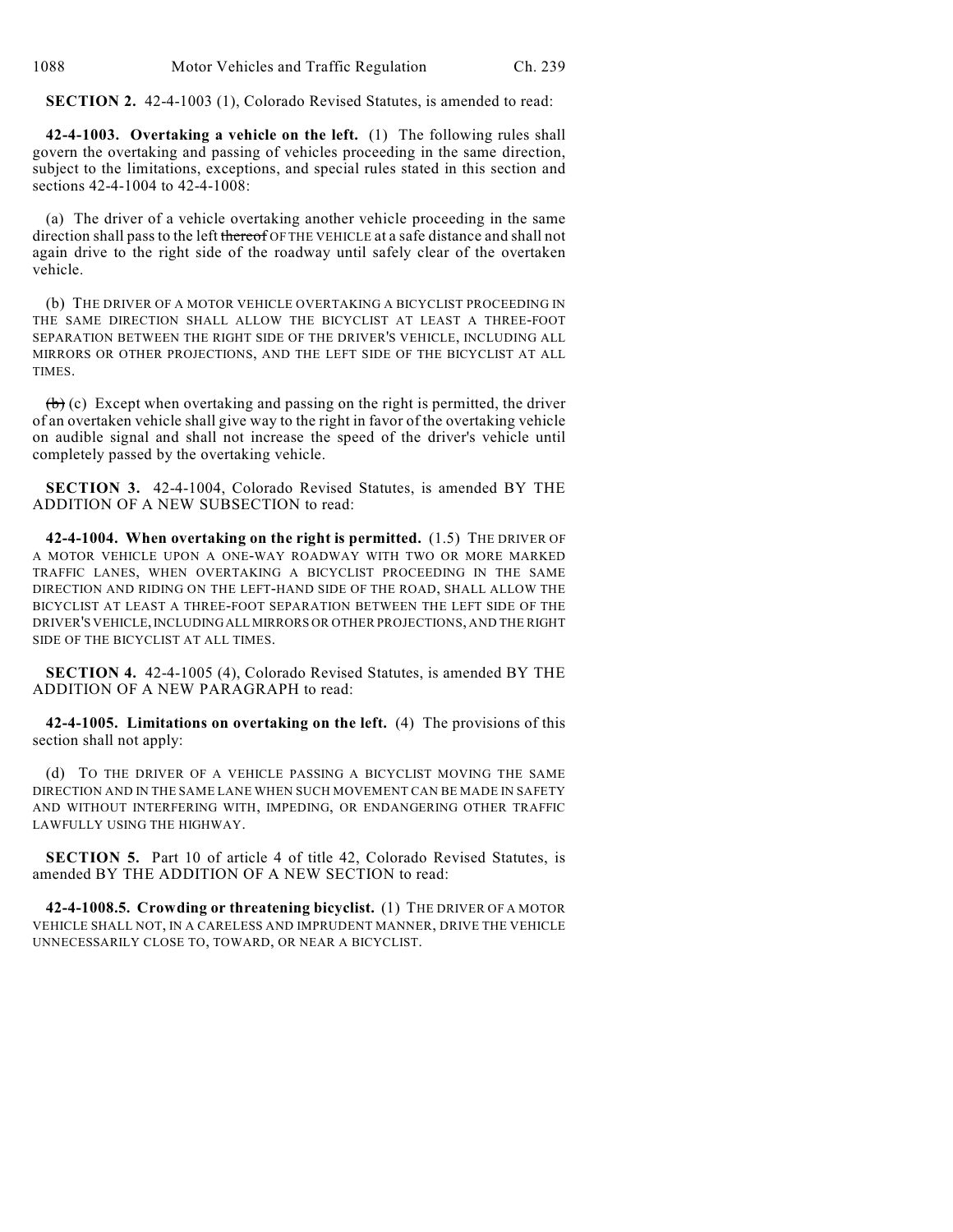Ch. 239 Motor Vehicles and Traffic Regulation 1089

(2) ANY PERSON WHO VIOLATES SUBSECTION (1) OF THIS SECTION COMMITS CARELESS DRIVING AS DESCRIBED IN SECTION 42-4-1402.

**SECTION 6.** 42-4-1412 (5) and (6), Colorado Revised Statutes, are REPEALED AND REENACTED, WITH AMENDMENTS, to read:

**42-4-1412. Operation of bicycles and other human-powered vehicles.** (5) (a) ANY PERSON OPERATING A BICYCLE UPON A ROADWAY AT LESS THAN THE NORMAL SPEED OF TRAFFIC SHALL RIDE IN THE RIGHT-HAND LANE, SUBJECT TO THE FOLLOWING CONDITIONS:

(I) IF THE RIGHT-HAND LANE THEN AVAILABLE FOR TRAFFIC IS WIDE ENOUGH TO BE SAFELY SHARED WITH OVERTAKING VEHICLES, A BICYCLIST SHALL RIDE FAR ENOUGH TO THE RIGHT AS JUDGED SAFE BY THE BICYCLIST TO FACILITATE THE MOVEMENT OF SUCH OVERTAKING VEHICLES UNLESS OTHER CONDITIONS MAKE IT UNSAFE TO DO SO.

(II) A BICYCLIST MAY USE A LANE OTHER THAN THE RIGHT-HAND LANE WHEN:

(A) PREPARING FOR A LEFT TURN AT AN INTERSECTION OR INTO A PRIVATE ROADWAY OR DRIVEWAY;

(B) OVERTAKING A SLOWER VEHICLE; OR

(C) TAKING REASONABLY NECESSARY PRECAUTIONS TO AVOID HAZARDS OR ROAD CONDITIONS.

(III) UPON APPROACHING AN INTERSECTION WHERE RIGHT TURNS ARE PERMITTED AND THERE IS A DEDICATED RIGHT-TURN LANE, A BICYCLIST MAY RIDE ON THE LEFT-HAND PORTION OF THE DEDICATED RIGHT-TURN LANE EVEN IF THE BICYCLIST DOES NOT INTEND TO TURN RIGHT.

(b) A BICYCLIST SHALL NOT BE EXPECTED OR REQUIRED TO:

(I) RIDE OVER OR THROUGH HAZARDS AT THE EDGE OF A ROADWAY, INCLUDING BUT NOT LIMITED TO FIXED OR MOVING OBJECTS, PARKED OR MOVING VEHICLES, BICYCLES, PEDESTRIANS, ANIMALS, SURFACE HAZARDS, OR NARROW LANES; OR

(II) RIDE WITHOUT A REASONABLE SAFETY MARGIN ON THE RIGHT-HAND SIDE OF THE ROADWAY.

(c) A PERSON OPERATING A BICYCLE UPON A ONE-WAY ROADWAY WITH TWO OR MORE MARKED TRAFFIC LANES MAY RIDE AS NEAR TO THE LEFT-HAND CURB OR EDGE OF SUCH ROADWAY AS JUDGED SAFE BY THE BICYCLIST, SUBJECT TO THE FOLLOWING CONDITIONS:

(I) IF THE LEFT-HAND LANE THEN AVAILABLE FOR TRAFFIC IS WIDE ENOUGH TO BE SAFELY SHARED WITH OVERTAKING VEHICLES, A BICYCLIST SHALL RIDE FAR ENOUGH TO THE LEFT AS JUDGED SAFE BY THE BICYCLIST TO FACILITATE THE MOVEMENT OF SUCH OVERTAKING VEHICLES UNLESS OTHER CONDITIONS MAKE IT UNSAFE TO DO SO.